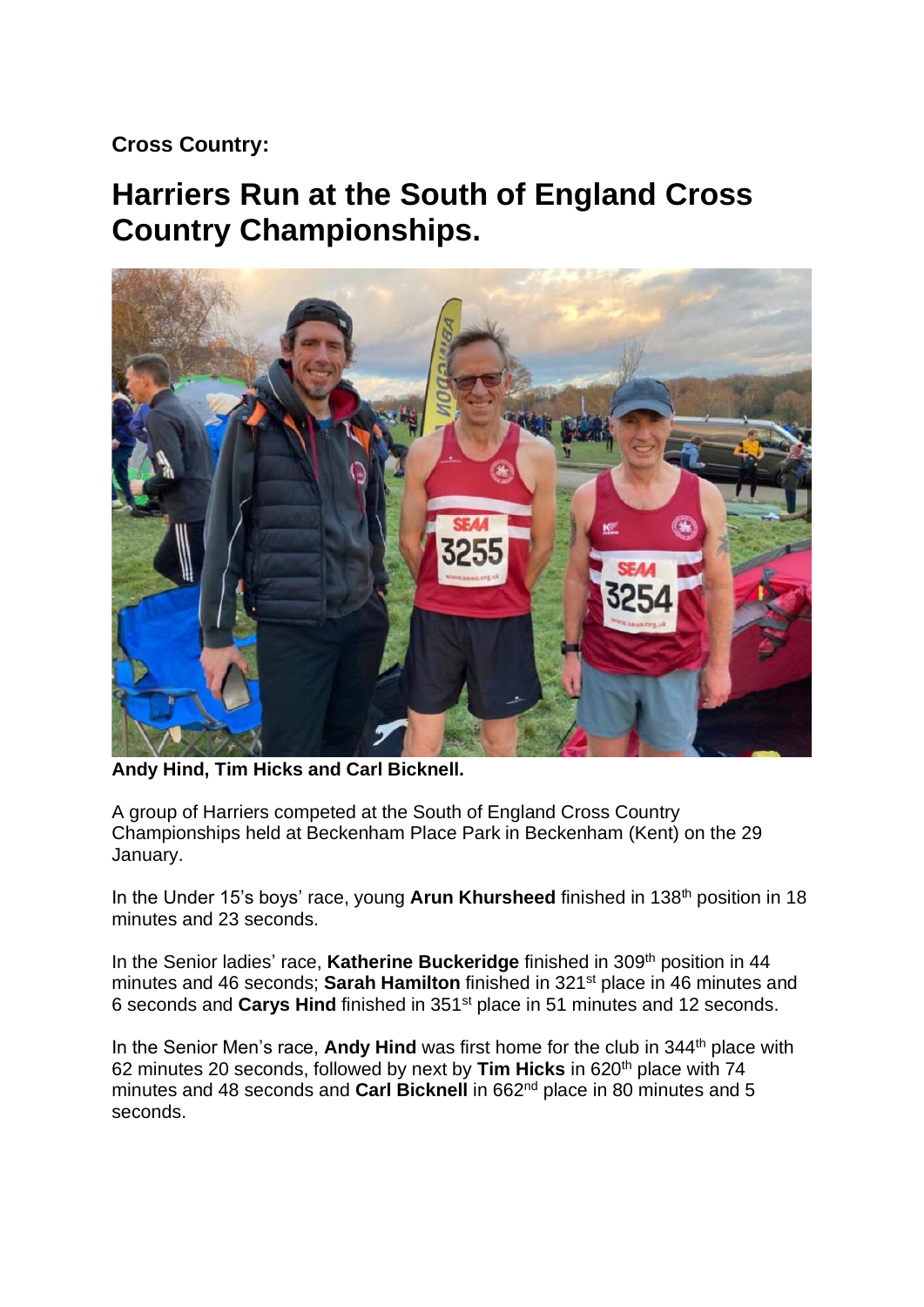

**Finlay Blythe. Arun Khursheed.** 

Two youngsters from Haywards Heath Harries competed at the South East Schools' Inter Counties Cross Country event held at Reigate on Saturday 5<sup>th</sup> February. Representing Sussex ran in the Under 15 Boys Race were **Finlay Blythe** and **Arun Khursheed**.

### **Other Harrier results:**



**Amy Lovejoy striding out at the Chichester 10km race.**

#### **Amy Lovejoy, Carl Bicknell and Marion Hemsworth**

In windy conditions at the Chichester ten kilometres race on 6 February, several Harriers took part. The race was held mainly on the Goodwood race circuit and on the surrounding roads. **Carl Bicknell** was first home in 45 minutes and 20 second.